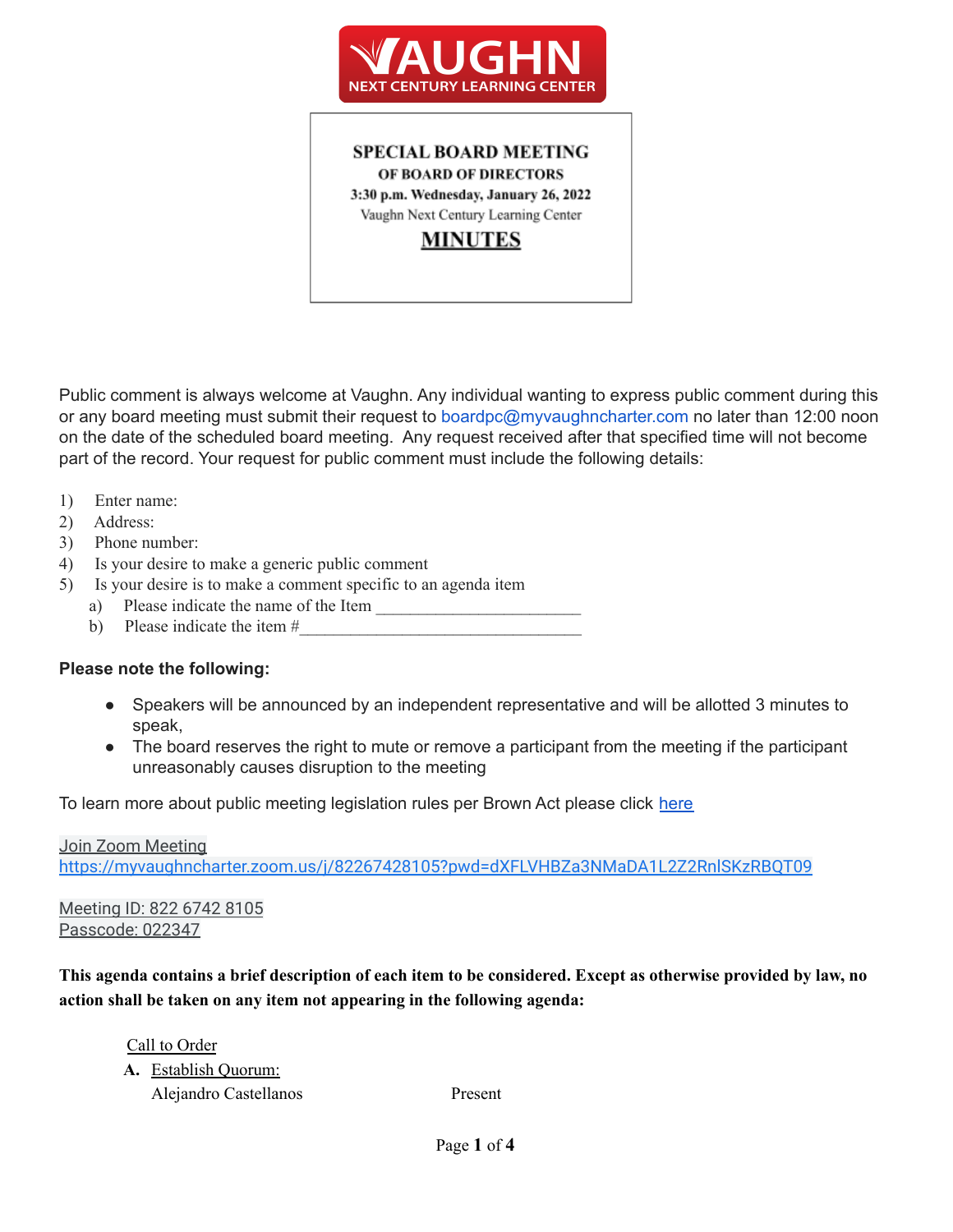| <b>Kwok Cheng</b>                            | Present |        |
|----------------------------------------------|---------|--------|
| Karina Cisneros                              | Present |        |
| Jasmin C. Guerrero                           | Present |        |
| Steve Holle                                  | Present |        |
| Anthony Jackson                              | Present |        |
| Alejandro Nevarez                            | Present |        |
| Jonathan Ochoa                               | Present |        |
| <b>Advisory Student Members (non-voting)</b> |         |        |
| Diana Castellanos                            |         | Absent |
| Franco De Santiago Acero                     | Present |        |
| Hazel Martinez                               |         | Absent |
| Maurisio Rodriguez Nunez                     |         | Absent |

#### **Public Comments:**

Approval of Minutes: The board is to review and approve the minutes from the October 13, 2021 board meeting.

#### **Governance (45 mins)**

| G <sub>1</sub> | <b>Chief Executive Officer Report - The Board will receive a</b><br>report of the school's ESY transition to remote learning by<br>the CEO.            | Information Item |
|----------------|--------------------------------------------------------------------------------------------------------------------------------------------------------|------------------|
| G <sub>2</sub> | <b>Board of Directors:</b> Vaughn will conduct ongoing outreach<br>to recruit eligible parent board member candidates to fill a<br>vacant board seat.  | Information Item |
| G <sub>3</sub> | <b>Chief Executive Officer Evaluation - The Board will</b><br>complete the performance evaluation of Mr. Fidel Ramirez<br>$(2021-2022$ first semester) | Closed Session   |

## **Business and Operations (40 mins)**

| B1 | Fiscal Matters: Board will discuss and act on the<br>approval of the following-      | <b>Action</b> Item<br><b>TALLY</b> |     |                           |             |
|----|--------------------------------------------------------------------------------------|------------------------------------|-----|---------------------------|-------------|
|    | <b>Open Bank Account:</b> Approve opening new<br>Student Body account at Cathay Bank |                                    |     |                           |             |
|    | Steve Holle motions to approve opening the new Student                               | <b>ITEM</b>                        | Yes | $\underline{\mathrm{No}}$ | <b>Abst</b> |
|    | Body account at Cathay Bank; Jasmin Guerrero seconds                                 |                                    | 5   |                           | $\bf{0}$    |
|    | <b>Close Credit Card: Approve closing East West</b><br>Bank credit card for CEO      | ≙                                  | 5   |                           | $\bf{0}$    |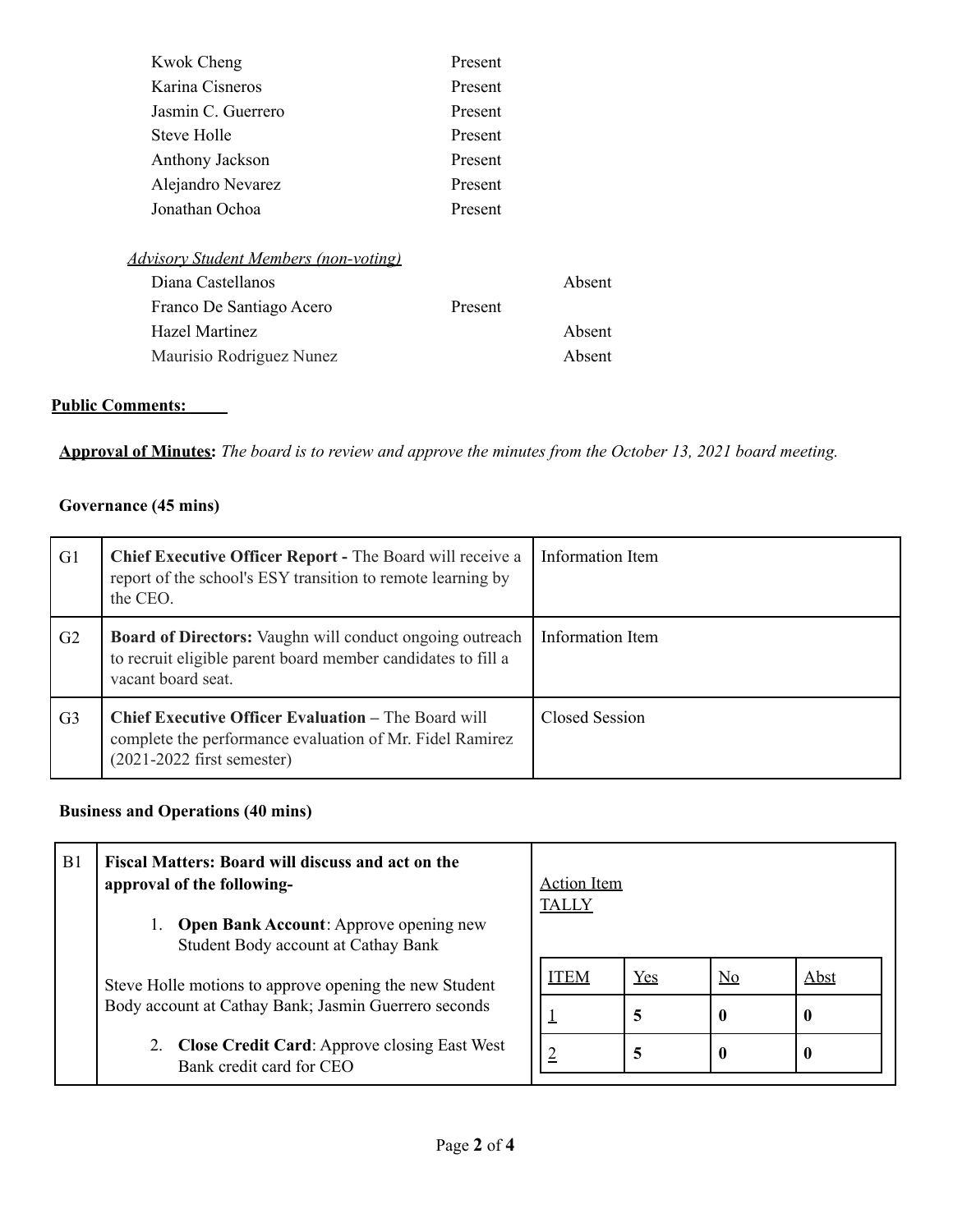|                | 3. Open Credit Card: Approve opening Cathay<br>Bank credit card for CEO                                                                                                                                          | $\overline{3}$          | 5 | $\bf{0}$ | $\bf{0}$ |
|----------------|------------------------------------------------------------------------------------------------------------------------------------------------------------------------------------------------------------------|-------------------------|---|----------|----------|
|                | $#2-3$ Dr. Jackson moves to approve closing the CEO credit                                                                                                                                                       | $\underline{4}$         | 5 | $\bf{0}$ | $\bf{0}$ |
|                | card with East West Bank and opening the CEO credit card<br>at Cathay Bank; Steve Holle seconds.                                                                                                                 | $\overline{2}$          | 5 | $\bf{0}$ | $\bf{0}$ |
|                | 4. Fiscal Policy Revision: Authorize the need for<br>only one signatory for expenses under \$5,000                                                                                                               |                         |   |          |          |
|                | Dr. Jackson moves to authorize the need for only one<br>signatory for expenses under \$5,000; Jasmin Guerrero<br>seconds.                                                                                        |                         |   |          |          |
|                | 5. Fiscal Policy Revision: Arbiterpay system will<br>be used to process payment for referees instead of<br>issuing payment through accounts payable                                                              |                         |   |          |          |
|                | Board member Jasmin Guerrero motions to approve the<br>Arbiterpay system to pay referees instead of issuing<br>payments through accounts payable; Board member Steve<br>Holle seconded the motion.               |                         |   |          |          |
| B2             | Fiscal Matter: 2020-2021 Audit Update - The Board will<br>receive an audit report update. Audit report extension was<br>requested from LAUSD.                                                                    | <b>Information Item</b> |   |          |          |
| B <sub>3</sub> | Fiscal Matter: Budget Update - The Board will receive an<br>update of Governor Newsome's Budget proposal for<br>2022-23                                                                                          | <b>Information Item</b> |   |          |          |
| <b>B4</b>      | New Construction (Literacy & Nutrition Center at<br>Mainland): The Board will receive information on costs<br>increase, request to LAUSD for funding, construction<br>schedule and Coronavirus work place rules. | <b>Information Item</b> |   |          |          |

## **Curriculum and Instruction (10 minutes)**

| C1 | School Accountability Report Card (SARC) - The Board<br>will review and act on the approval of updated School<br>Accountability Report Card.                 | <b>Action</b> Item<br><b>TALLY</b> |    |         |
|----|--------------------------------------------------------------------------------------------------------------------------------------------------------------|------------------------------------|----|---------|
|    | Board member Steve Holle moves to approve the updated<br>20-21 School Accountability Report Card (SARC); Board<br>member Jonathan Ochoa seconded the motion. | Yes                                | No | Abstain |
|    |                                                                                                                                                              | -5                                 |    | v       |
|    |                                                                                                                                                              |                                    |    |         |

# **Partnership and School Site Council (10 minutes)**